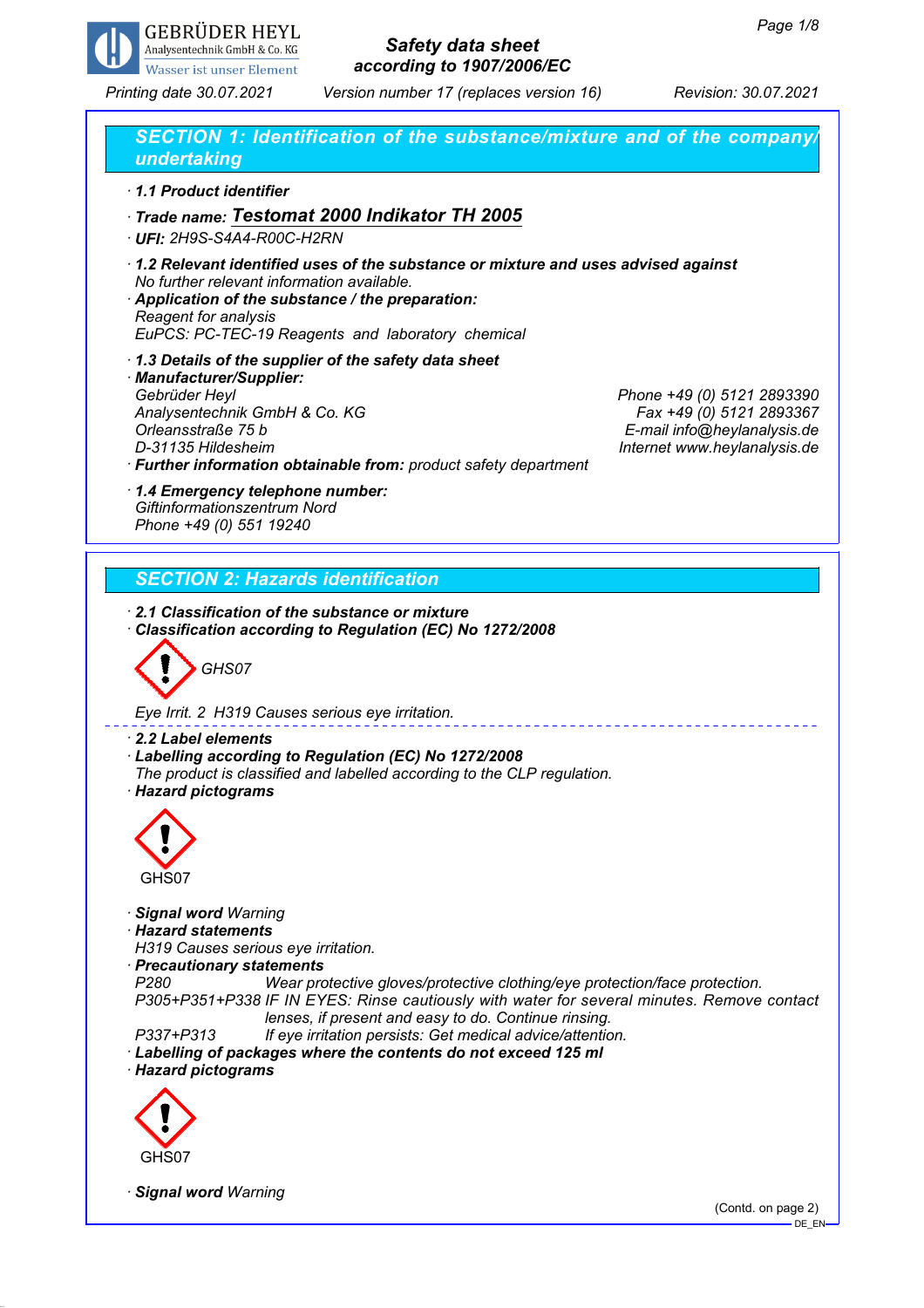

*Printing date 30.07.2021 Version number 17 (replaces version 16) Revision: 30.07.2021*

## *Trade name: Testomat 2000 Indikator TH 2005*

(Contd. of page 1)

- *· Hazard statements Void*
- *· Precautionary statements Void*
- *· 2.3 Other hazards*
- *· Results of PBT and vPvB assessment*
- *· PBT: Not applicable.*
- *· vPvB: Not applicable.*

## *SECTION 3: Composition/information on ingredients*

- *· 3.2 Mixtures*
- *· Description:*

*Mixture of substances listed below with nonhazardous additions according to Regulation (EC) No 1272/2008.*

| · Dangerous components:                                                                       |                                                                                                                           |              |  |
|-----------------------------------------------------------------------------------------------|---------------------------------------------------------------------------------------------------------------------------|--------------|--|
| CAS: 25322-68-3<br>NLP: 500-038-2<br>Reg.nr.: 01-2119958801-32                                | Polyethylene glycol<br>substance with a Community workplace exposure limit                                                | $50 - 100\%$ |  |
| CAS: 110-97-4<br>EINECS: 203-820-9<br>Index number: 603-083-00-7<br>Reg.nr.: 01-2119475444-34 | 1,1'-iminodipropan-2-ol<br>$\Diamond$ Eye Irrit. 2, H319                                                                  | $10 - 25%$   |  |
| CAS: 102-71-6<br>EINECS: 203-049-8<br>Reg.nr.: 01-2119486482-31                               | Triethanolamine<br>substance with a Community workplace exposure limit                                                    | $2.5 - 10\%$ |  |
| CAS: 15708-48-2<br>EINECS: 239-803-8                                                          | Ethylendiamintetraacetic acid dipotassiummagnesium<br>salt<br>Skin Irrit. 2, H315; Eye Irrit. 2, H319; STOT SE 3,<br>H335 | $1 - 2.5%$   |  |

*· SVHC Not applicable.*

*· Additional information: For the wording of the listed hazard phrases refer to section 16.*

#### *SECTION 4: First aid measures*

- *· 4.1 Description of first aid measures*
- *· General information: Immediately remove any clothing soiled by the product.*
- *· After inhalation: Supply fresh air; consult doctor in case of complaints.*
- *· After skin contact:*
- *Immediately wash with water and soap and rinse thoroughly. If skin irritation continues, consult a doctor.*
- *· After eye contact:*
- *Rinse opened eye for several minutes under running water. Then consult a doctor.*
- *· After swallowing:*
- *A person vomiting while laying on their back should be turned onto their side. Rinse out mouth and then drink plenty of water.*
- *Seek medical treatment.*
- *· 4.2 Most important symptoms and effects, both acute and delayed No further relevant information available.*
- *· 4.3 Indication of any immediate medical attention and special treatment needed No further relevant information available.*

(Contd. on page 3)

DE\_EN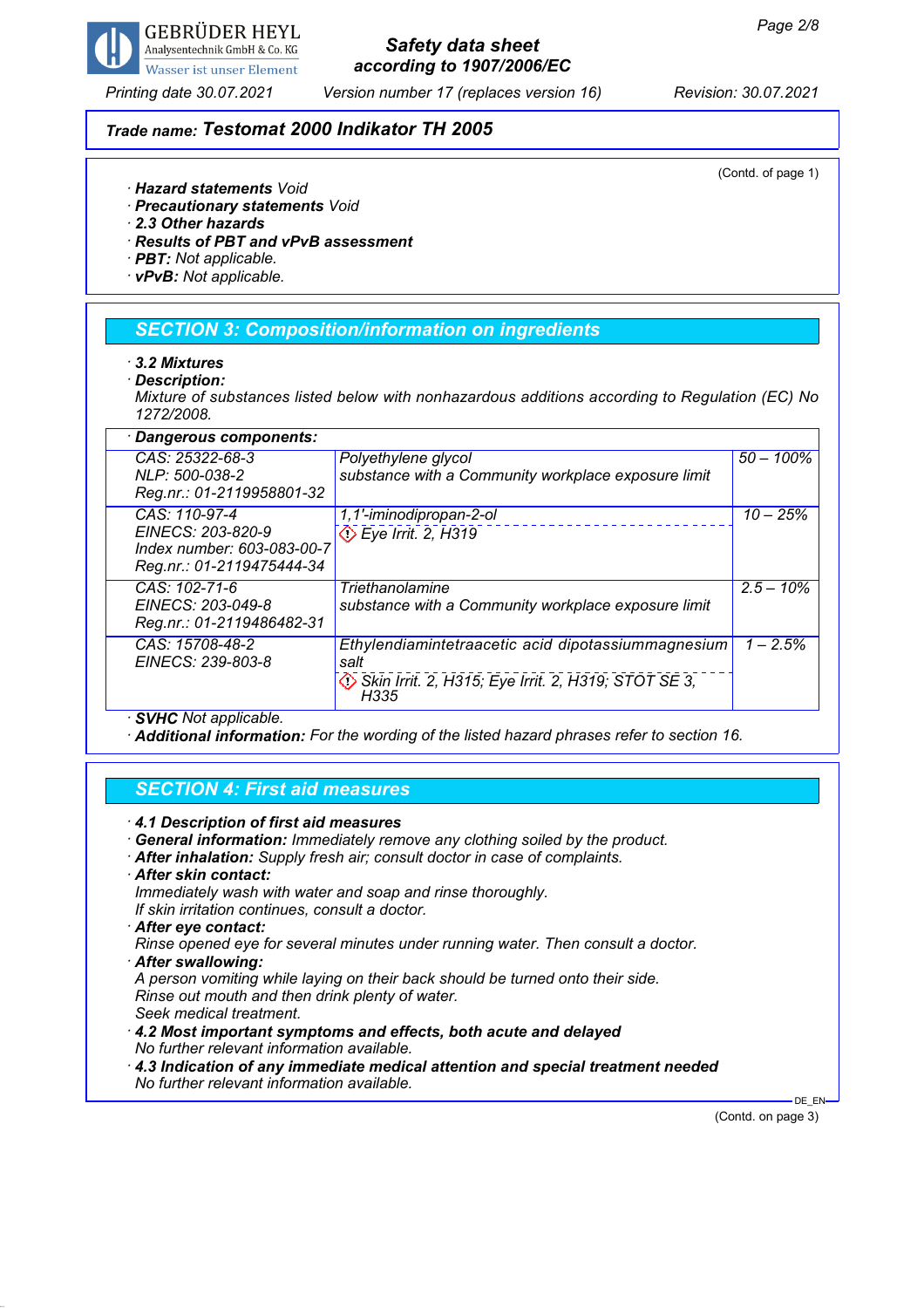

*Printing date 30.07.2021 Version number 17 (replaces version 16) Revision: 30.07.2021*

## *Trade name: Testomat 2000 Indikator TH 2005*

(Contd. of page 2)

#### *SECTION 5: Firefighting measures*

- *· 5.1 Extinguishing media*
- *· Suitable extinguishing agents:*
- *CO2, powder or water spray. Fight larger fires with water spray or alcohol resistant foam.*
- *· 5.2 Special hazards arising from the substance or mixture*
- *No further relevant information available.*
- *· 5.3 Advice for firefighters*
- *· Protective equipment: Wear self-contained respiratory protective device.*

## *SECTION 6: Accidental release measures*

- *· 6.1 Personal precautions, protective equipment and emergency procedures Wear personal protection equipment.*
- *· 6.2 Environmental precautions: Do not allow to enter sewers/ surface or ground water.*
- *· 6.3 Methods and material for containment and cleaning up: Absorb with liquid-binding material (sand, diatomite, acid binders, universal binders, sawdust). Dispose of the material collected according to regulations. Clean the affected area carefully; suitable cleaners are: Warm water*
- *· 6.4 Reference to other sections See Section 7 for information on safe handling. See Section 8 for information on personal protection equipment. See Section 13 for disposal information.*

## *SECTION 7: Handling and storage*

- *· 7.1 Precautions for safe handling Ensure good ventilation/exhaustion at the workplace. Prevent formation of aerosols.*
- *· Information about fire and explosion protection: No special measures required.*
- *· 7.2 Conditions for safe storage, including any incompatibilities*
- *· Storage:*
- *· Requirements to be met by storerooms and receptacles: Store only in the original receptacle.*
- *· Information about storage in one common storage facility: Store away from foodstuffs.*
- *· Further information about storage conditions:*
- *Keep container tightly sealed.*

*Protect from heat and direct sunlight.*

*Store receptacle in a well ventilated area.*

- *· Recommended storage temperature: 15 25 °C*
- *· Storage class:*

*Storage class 10: Combustible liquids that cannot be assigned to any other storage classes (TRGS 510)*

*· 7.3 Specific end use(s) No further relevant information available.*

## *SECTION 8: Exposure controls/personal protection*

#### *· 8.1 Control parameters*

*· Ingredients with limit values that require monitoring at the workplace:*

*CAS: 25322-68-3 Polyethylene glycol*

*AGW (Germany) Long-term value: 200 E mg/m³ 2(II);DFG, Y*

(Contd. on page 4)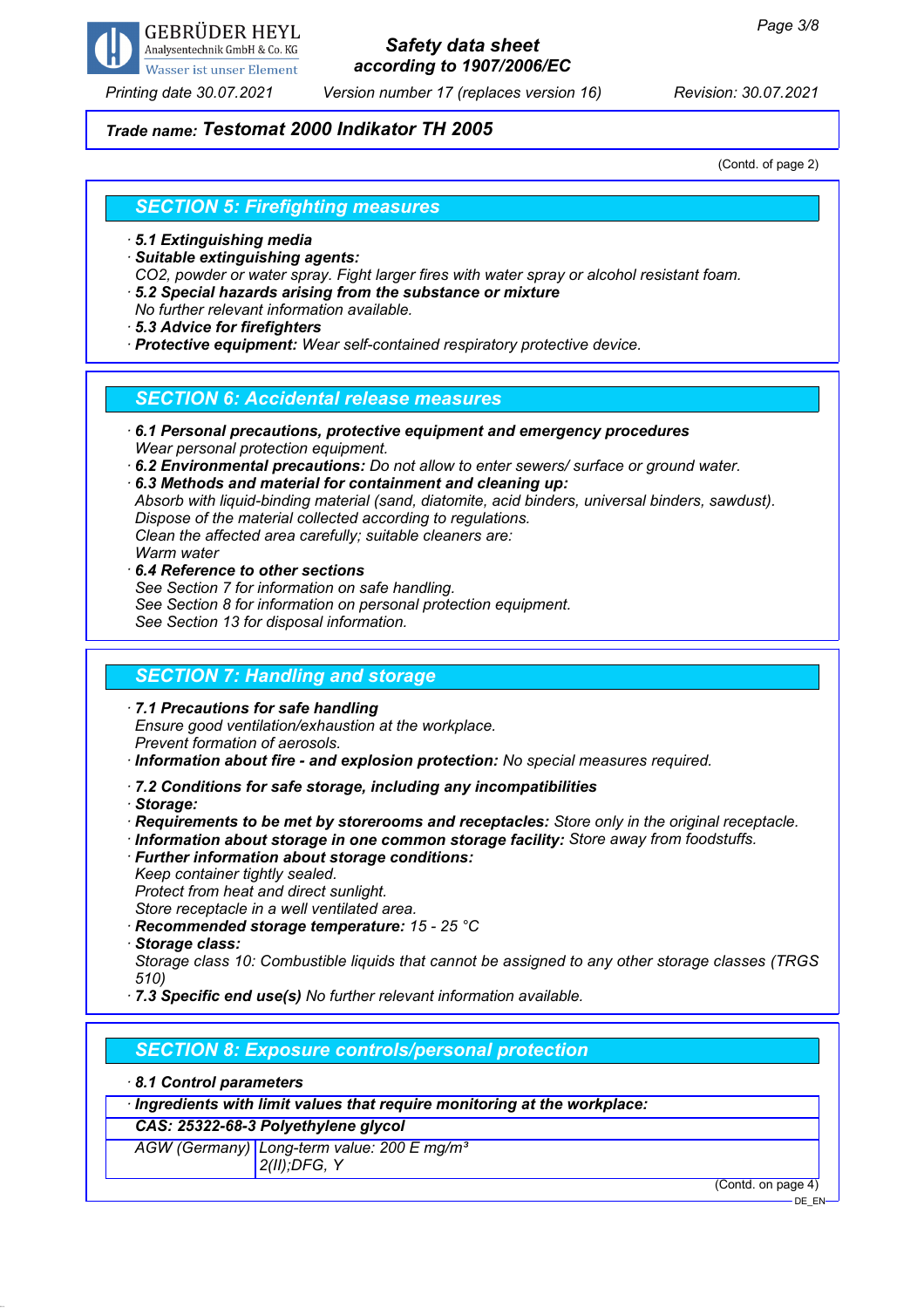

*Printing date 30.07.2021 Version number 17 (replaces version 16) Revision: 30.07.2021*

(Contd. on page 5)

# *Trade name: Testomat 2000 Indikator TH 2005*

|                                                                                                                                                                                                                                                                                                                                                                                                                                                                                                                                                                                                                                                                                                                                                                                                                                                                                                                                                                                                                                                                                                                                                                                                                                                                                                                                                                 | (Contd. of page 3) |  |
|-----------------------------------------------------------------------------------------------------------------------------------------------------------------------------------------------------------------------------------------------------------------------------------------------------------------------------------------------------------------------------------------------------------------------------------------------------------------------------------------------------------------------------------------------------------------------------------------------------------------------------------------------------------------------------------------------------------------------------------------------------------------------------------------------------------------------------------------------------------------------------------------------------------------------------------------------------------------------------------------------------------------------------------------------------------------------------------------------------------------------------------------------------------------------------------------------------------------------------------------------------------------------------------------------------------------------------------------------------------------|--------------------|--|
| CAS: 102-71-6 Triethanolamine<br>AGW (Germany) Long-term value: 1 E mg/m <sup>3</sup><br>$1(I);$ DFG, Y                                                                                                                                                                                                                                                                                                                                                                                                                                                                                                                                                                                                                                                                                                                                                                                                                                                                                                                                                                                                                                                                                                                                                                                                                                                         |                    |  |
| Regulatory information AGW (Germany): TRGS 900<br>Additional information: The lists valid during the making were used as basis.                                                                                                                                                                                                                                                                                                                                                                                                                                                                                                                                                                                                                                                                                                                                                                                                                                                                                                                                                                                                                                                                                                                                                                                                                                 |                    |  |
| 8.2 Exposure controls<br>Appropriate engineering controls No further data; see item 7.<br>Individual protection measures, such as personal protective equipment<br>General protective and hygienic measures:<br>The usual precautionary measures are to be adhered to when handling chemicals.<br>Keep away from foodstuffs, beverages and feed.<br>Immediately remove all soiled and contaminated clothing<br>Wash hands before breaks and at the end of work.<br>Avoid contact with the eyes and skin.<br>Do not eat, drink, smoke or sniff while working.<br>· Respiratory protection:<br>Use suitable respiratory protective device when aerosol or mist is formed. Filter: Type A<br>· Hand protection                                                                                                                                                                                                                                                                                                                                                                                                                                                                                                                                                                                                                                                     |                    |  |
| Protective gloves                                                                                                                                                                                                                                                                                                                                                                                                                                                                                                                                                                                                                                                                                                                                                                                                                                                                                                                                                                                                                                                                                                                                                                                                                                                                                                                                               |                    |  |
| Wear gloves according to EN 374.<br>The glove material has to be impermeable and resistant to the product/ the substance/ the<br>preparation.<br>Selection of the glove material on consideration of the penetration times, rates of diffusion and the<br>degradation<br>Check protective gloves prior to each use for their proper condition.<br>Preventive skin protection by use of skin-protecting agents is recommended.<br>After use of gloves apply skin-cleaning agents and skin cosmetics.<br><b>Material of gloves</b><br>The selection of the suitable gloves does not only depend on the material, but also on further marks<br>of quality and varies from manufacturer to manufacturer.<br>· Penetration time of glove material<br>The exact break through time has to be found out by the manufacturer of the protective gloves and<br>has to be observed.<br>$\cdot$ For the permanent contact gloves made of the following materials are suitable:<br>Nitrile rubber, NBR<br>Recommended thickness of the material: $\geq 0.4$ mm<br>Value for the permeation: Level = $6$ (> 480 min)<br>As protection from splashes gloves made of the following materials are suitable:<br>Nitrile rubber, NBR<br>Recommended thickness of the material: $\geq 0.12$ mm<br>Value for the permeation: Level = $2$ ( $>$ 30 min)<br><b>Eye/face protection</b> |                    |  |
| Tightly sealed goggles according to EN 166                                                                                                                                                                                                                                                                                                                                                                                                                                                                                                                                                                                                                                                                                                                                                                                                                                                                                                                                                                                                                                                                                                                                                                                                                                                                                                                      |                    |  |
| · Body protection: Protective work clothing                                                                                                                                                                                                                                                                                                                                                                                                                                                                                                                                                                                                                                                                                                                                                                                                                                                                                                                                                                                                                                                                                                                                                                                                                                                                                                                     | DE_EN-             |  |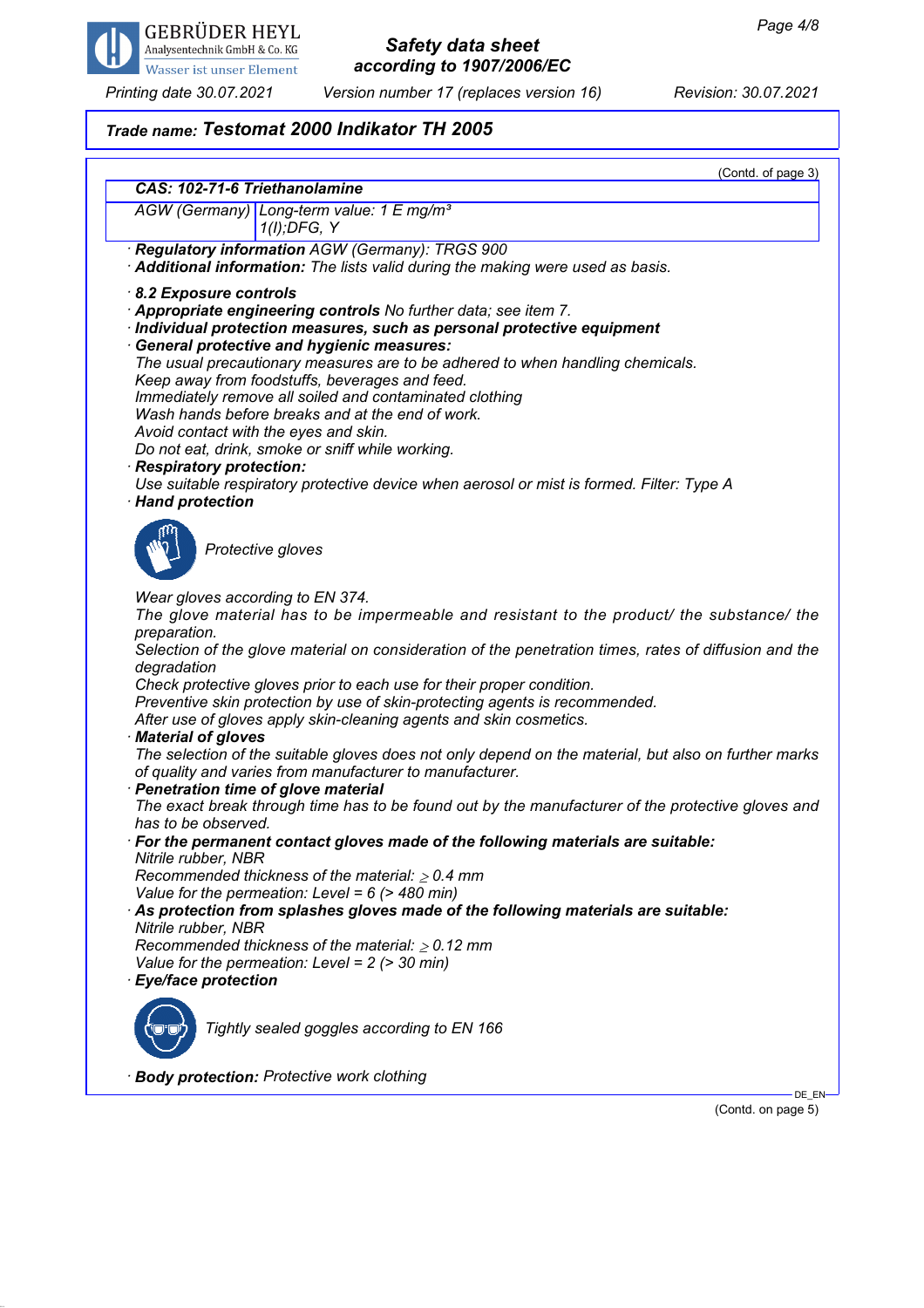

*Printing date 30.07.2021 Version number 17 (replaces version 16) Revision: 30.07.2021*

# *Trade name: Testomat 2000 Indikator TH 2005*

(Contd. of page 4)

| <b>SECTION 9: Physical and chemical properties</b>                           |                                               |  |
|------------------------------------------------------------------------------|-----------------------------------------------|--|
| 9.1 Information on basic physical and chemical properties                    |                                               |  |
| <b>General Information</b>                                                   |                                               |  |
| · Physical state                                                             | Fluid                                         |  |
| Colour:                                                                      | Green                                         |  |
| Odour:                                                                       | Characteristic                                |  |
| <b>Odour threshold:</b>                                                      | Not determined.                               |  |
| · Melting point/freezing point:                                              | Undetermined.                                 |  |
| <b>Boiling point or initial boiling point and</b>                            |                                               |  |
| boiling range                                                                | Undetermined.                                 |  |
| · Flammability                                                               | Not applicable.                               |  |
| <b>Lower and upper explosion limit</b>                                       |                                               |  |
| · Lower:                                                                     | Not determined.                               |  |
|                                                                              | Not determined.                               |  |
| · Upper:                                                                     |                                               |  |
| · Flash point:                                                               | Undetermined.                                 |  |
| Auto-ignition temperature:                                                   | Product is not selfigniting.                  |  |
| Decomposition temperature:                                                   | Not determined.                               |  |
| $\cdot$ pH (100 g/l) at 20 $\degree$ C                                       | 10.8                                          |  |
| · Viscosity:                                                                 |                                               |  |
| · Kinematic viscosity                                                        | Not determined.                               |  |
| · Dynamic:                                                                   | Not determined.                               |  |
| · Solubility                                                                 |                                               |  |
| · water:                                                                     | Fully miscible.                               |  |
| · Partition coefficient n-octanol/water (log                                 |                                               |  |
| value)                                                                       | Not determined.                               |  |
| · Vapour pressure:                                                           | Not determined.                               |  |
| Density and/or relative density                                              |                                               |  |
| Density at 20 °C:                                                            | $1.11$ g/cm <sup>3</sup>                      |  |
| Relative density                                                             | Not determined.                               |  |
| · Vapour density                                                             | Not determined.                               |  |
|                                                                              |                                               |  |
| 9.2 Other information                                                        |                                               |  |
| Important information on protection of health                                |                                               |  |
| and environment, and on safety.                                              |                                               |  |
| · Ignition temperature:                                                      | Not determined.                               |  |
| <b>Explosive properties:</b>                                                 | Product does not present an explosion hazard. |  |
| <b>Change in condition</b>                                                   |                                               |  |
| <b>Evaporation rate</b>                                                      | Not determined.                               |  |
| Information with regard to physical hazard                                   |                                               |  |
| classes                                                                      |                                               |  |
| · Explosives                                                                 | Void                                          |  |
| · Flammable gases                                                            | Void                                          |  |
| <b>Aerosols</b>                                                              | Void                                          |  |
|                                                                              | Void                                          |  |
| <b>Oxidising gases</b>                                                       | Void                                          |  |
| <b>Gases under pressure</b>                                                  |                                               |  |
| · Flammable liquids                                                          | Void                                          |  |
| · Flammable solids                                                           | Void                                          |  |
| Self-reactive substances and mixtures                                        | Void                                          |  |
| · Pyrophoric liquids                                                         | Void                                          |  |
| · Pyrophoric solids                                                          | Void                                          |  |
| <b>Self-heating substances and mixtures</b>                                  | Void                                          |  |
|                                                                              |                                               |  |
|                                                                              |                                               |  |
|                                                                              | Void                                          |  |
| Substances and mixtures, which emit<br>flammable gases in contact with water | Void                                          |  |
| <b>Oxidising liquids</b>                                                     |                                               |  |
| <b>Oxidising solids</b><br><b>Organic peroxides</b>                          | Void<br>Void                                  |  |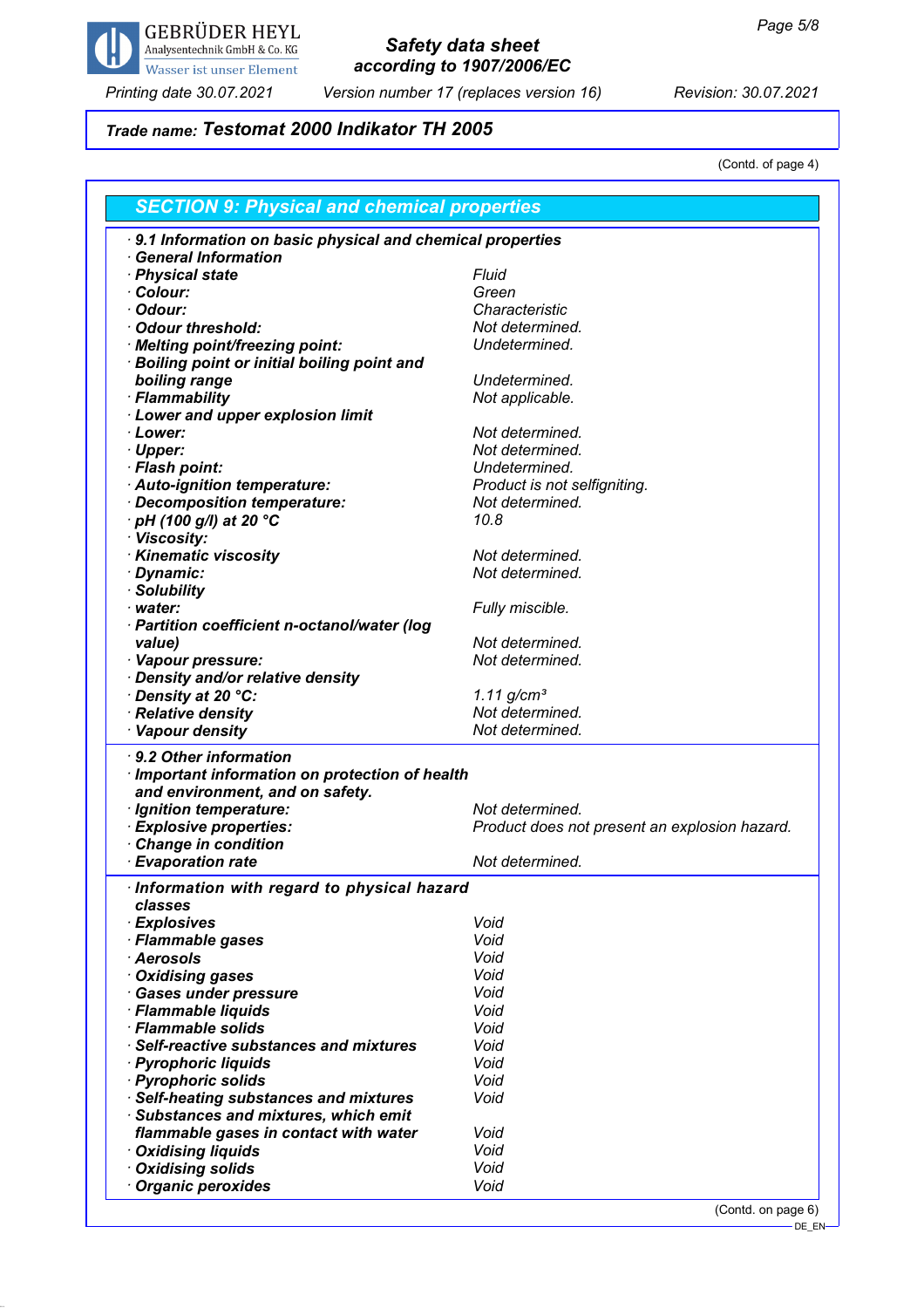

*Printing date 30.07.2021 Version number 17 (replaces version 16) Revision: 30.07.2021*

## *Trade name: Testomat 2000 Indikator TH 2005*

|                                                |              | (Contd. of page 5) |
|------------------------------------------------|--------------|--------------------|
| Corrosive to metals<br>Desensitised explosives | Void<br>Void |                    |

## *SECTION 10: Stability and reactivity*

*· 10.1 Reactivity No further relevant information available.*

- *· 10.2 Chemical stability*
- *· Thermal decomposition / conditions to be avoided: Exothermic neutralisation reaction with acids.*

*Under certain conditions possible formation of nitrosamines in the presence of nitrites or reagents causing nitrosation.*

*· 10.3 Possibility of hazardous reactions No dangerous reactions known.*

- *· 10.4 Conditions to avoid No further relevant information available.*
- *· 10.5 Incompatible materials:*

*Acids, nitrites, reagents causing nitrosation.*

*Do not use tools made of aluminium or copper or their alloys.*

*· 10.6 Hazardous decomposition products: Nitrogen oxides*

## *\* SECTION 11: Toxicological information*

#### *· 11.1 Information on hazard classes as defined in Regulation (EC) No 1272/2008*

*· Acute toxicity Based on available data, the classification criteria are not met.*

*· LD/LC50 values relevant for classification:*

*CAS: 110-97-4 1,1'-iminodipropan-2-ol*

*Oral LD50 4,770 mg/kg (rat)*

*Dermal LD50 > 8,000 mg/kg (rabbit)*

*CAS: 15708-48-2 Ethylendiamintetraacetic acid dipotassiummagnesium salt*

*Oral LD50 > 2,000 mg/kg (rat)*

*· Skin corrosion/irritation Based on available data, the classification criteria are not met.*

*· Serious eye damage/irritation Causes serious eye irritation.*

*· Respiratory or skin sensitisation Based on available data, the classification criteria are not met.*

*· Germ cell mutagenicity Based on available data, the classification criteria are not met.*

*· Carcinogenicity Based on available data, the classification criteria are not met.*

*· Reproductive toxicity Based on available data, the classification criteria are not met.*

*· STOT-single exposure Based on available data, the classification criteria are not met.*

*· STOT-repeated exposure Based on available data, the classification criteria are not met.*

*· Aspiration hazard Based on available data, the classification criteria are not met.*

*· 11.2 Information on other hazards*

*· Endocrine disrupting properties*

*None of the ingredients is listed.*

## *SECTION 12: Ecological information*

*· 12.1 Toxicity*

- *· Aquatic toxicity: No further relevant information available.*
- *· 12.2 Persistence and degradability No further relevant information available.*
- *· 12.3 Bioaccumulative potential No further relevant information available.*
- *· 12.4 Mobility in soil No further relevant information available.*
- *· 12.5 Results of PBT and vPvB assessment*
- *· PBT: Not applicable.*
- *· vPvB: Not applicable.*

(Contd. on page 7)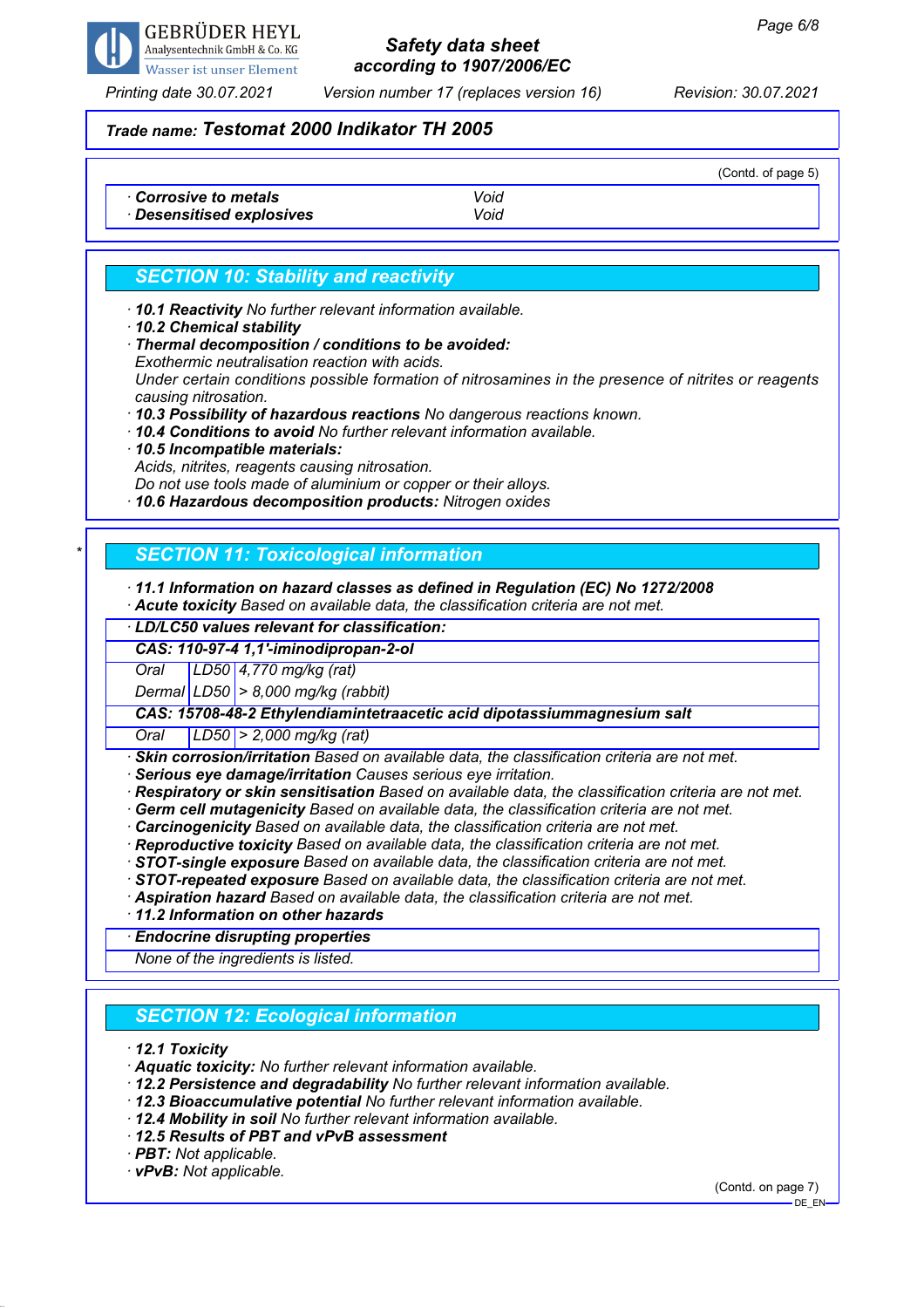

*Printing date 30.07.2021 Version number 17 (replaces version 16) Revision: 30.07.2021*

## *Trade name: Testomat 2000 Indikator TH 2005*

(Contd. of page 6)

#### *· 12.6 Endocrine disrupting properties*

*The product does not contain substances with endocrine disrupting properties.*

### *· 12.7 Other adverse effects*

*· Additional ecological information:*

#### *· General notes:*

*Water hazard class 1 (German Regulation) (Self-assessment): slightly hazardous for water Do not allow undiluted product or large quantities of it to reach ground water, water course or sewage system.*

#### *SECTION 13: Disposal considerations*

#### *· 13.1 Waste treatment methods*

#### *· Recommendation*

*Must not be disposed together with household garbage. Do not allow product to reach sewage system.*

*Disposal must be made according to official regulations.*

## *· Uncleaned packaging:*

#### *· Recommendation:*

*Packagings that may not be cleansed are to be disposed of in the same manner as the product. Disposal must be made according to official regulations.*

*· Recommended cleansing agents: Water, if necessary together with cleansing agents.*

# *SECTION 14: Transport information*

| 14.1 UN number or ID number<br>· ADR, ADN, IMDG, IATA                  | Void                                                    |
|------------------------------------------------------------------------|---------------------------------------------------------|
| 14.2 UN proper shipping name<br>· ADR, ADN, IMDG, IATA                 | Void                                                    |
| 14.3 Transport hazard class(es)                                        |                                                         |
| · ADR, ADN, IMDG, IATA<br>∙ Class                                      | Void                                                    |
| 14.4 Packing group<br>· ADR, IMDG, IATA                                | Void                                                    |
| 14.5 Environmental hazards:<br>· Marine pollutant:                     | No                                                      |
| 14.6 Special precautions for user                                      | Not applicable.                                         |
| 14.7 Maritime transport in bulk according to<br><b>IMO</b> instruments | Not applicable.                                         |
| · Transport/Additional information:                                    | Not dangerous according to the above<br>specifications. |
| · UN "Model Regulation":                                               | Void                                                    |

## *SECTION 15: Regulatory information*

*· 15.1 Safety, health and environmental regulations/legislation specific for the substance or mixture*

*· Directive 2012/18/EU*

*· Named dangerous substances - ANNEX I None of the ingredients is listed.*

(Contd. on page 8) DE\_EN